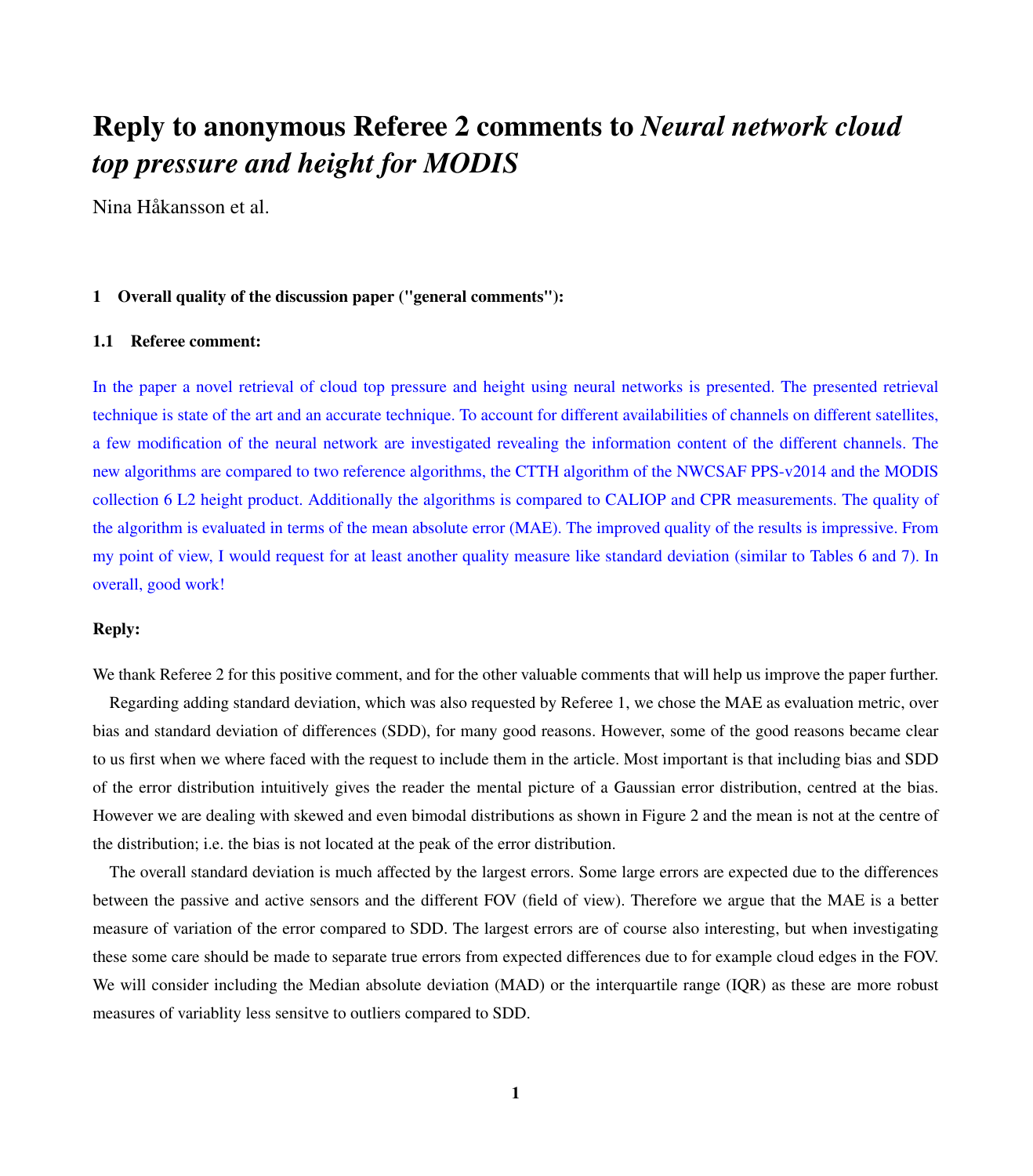See also the more detailed reply to comment 2.6 in the reply to Referee 1 regarding inclusion of bias and SDD. As the bias and SDD are traditionally used when evaluating cloud top height retrieval algorithms we will motivated in the article why they are not included.

# 2 Individual scientific questions/issues ("specific comments")

# 2.1 Referee comment:

p1 line 23: CTH might also be used in data assimilation of atmospheric motion vectors.

# Reply:

We will consider adding this to the text.

# 2.2 Referee comment:

Introduction: A short description of the traditional technics to retrieve cloud top pressure and height could be added to the introduction. (or cite an overview paper like Hamann et al. "Remote sensing of cloud top pressure/height from SEVIRI: analysis of ten current retrieval algorithms." Atmospheric Measurement Techniques 7.9 (2014): 2839-2867.)

# Reply:

We will add the suggested reference.

# 2.3 Referee comment:

The introduction should motivate, why it is expected that using machine learning, in particular neural networks, could improve the expected results.

# Reply:

Many CTH retrieval algorithms including MODIS-C6 and PPS-v2014 include some fitting of temperatures to NWP temperature profiles. This is most difficult in the case of inversions both as one temperature occurs at several pressure heights in the profile but also as the inversions are often not captured accurately enough in the NWP temperature profile. Many different techniques are used to deal with this, for example PPS-v2014 will place the cloud at the inversion height if the temperature is not more than 0.5 to 2K lower than the temperature at the inversion. MODIS-C6 has another approach using climatological lapse rates over sea for clouds likely to be low. These kinds of fitting techniques a statistical machine learning technique could probably do better.

# 2.4 Referee comment: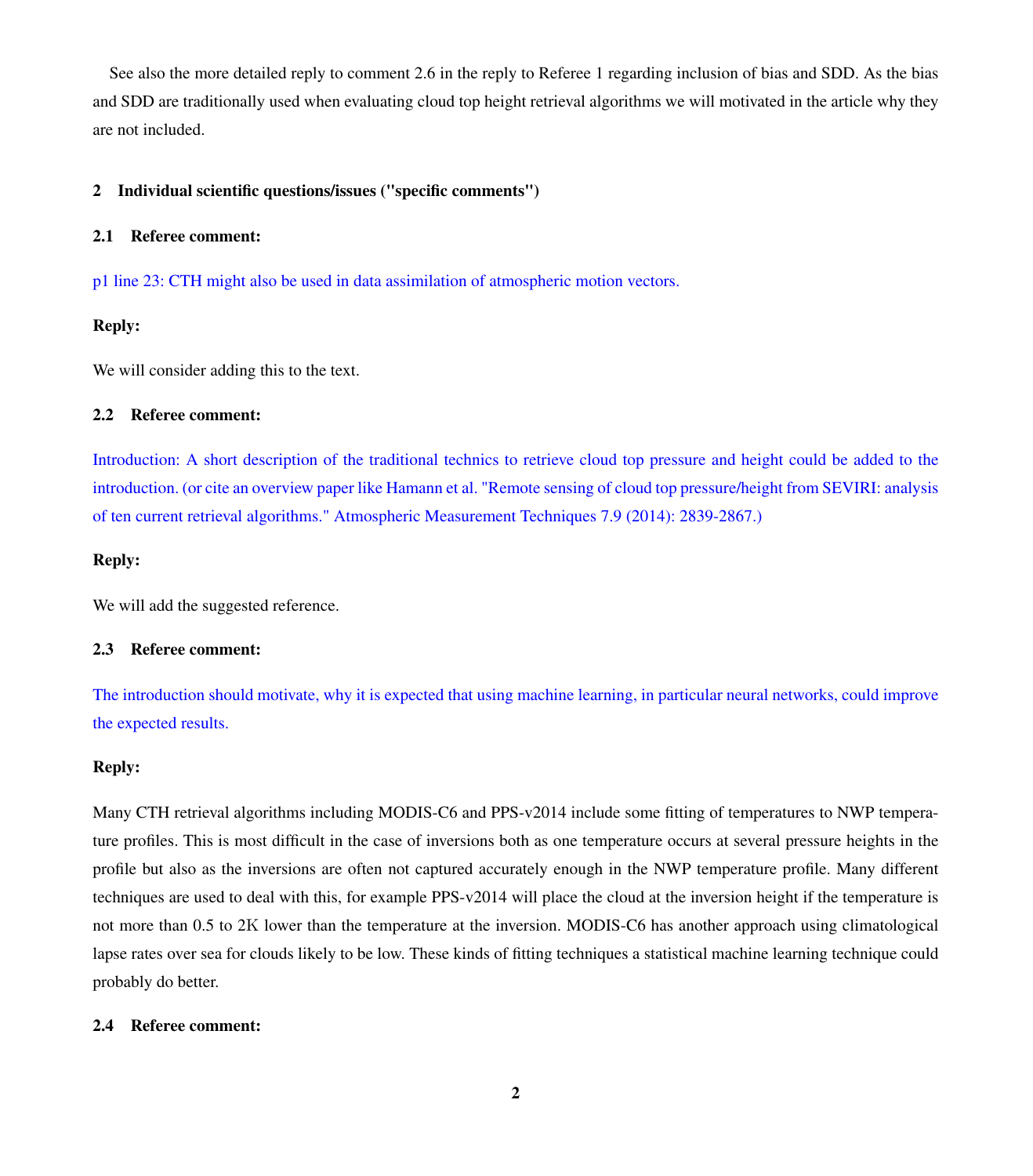Merge chapter 2.1.1 into chapter 3.2. (and skip the sentence (p3 line 10) "The MODIS Collection 6 cloud product were used as an independent. . .", you said that before).

# Reply:

We will remove section 2.1.1 and move the information from it to section 2.1 and 3.2.

#### 2.5 Referee comment:

Chapter 2.2 Add a short sentence, why you chose the CALIOP 1km product and not also 5km or 10km product which are more sensitive to optically thin clouds.

# Reply:

The 1km CALIOP product was selected because it has the resolution closest to the MODIS resolution. It is expected that the thinnest cloud seen by CALIOP lidar is invisible to the passive imagers, so it should not be a problem that the thinnest clouds are missing in the 1km data. However we have also done some tests using AVHRR-GAC data and CALIOP 5km (Version 4) resolution for training (this is outside the scope of this article). The first tests show that results improve if the thinnest (0.05 or 0.1 in optical depth) clouds are excluded from the training. If these networks (trained on AVHRR-GAC) are applied on the validation data (MODIS) of this article the MAEs of the retrievals are between 76hPa to 79hPa. We will add a sentence about why 1km data was chosen.

# 2.6 Referee comment:

Chapter 2.4 add the version number of the ECMWF model and add product name and version number of the OSISAF data used in this study.

# Reply:

We will do that.

# 2.7 Referee comment:

You might consider to add the PPS-v2014 and MODIS C6 algorithm to table 3 and 4.

# Reply:

We will add them to Table 4, this will give the clear view of what channels are used for which method also for them. We suggest that they are not included in Table 3 as it describes *Network specific variables*. There is also an error in table 4, the NN-OPAQUE uses channel 12µm as described in Table 3 not channel 11µm. We will correct this as well.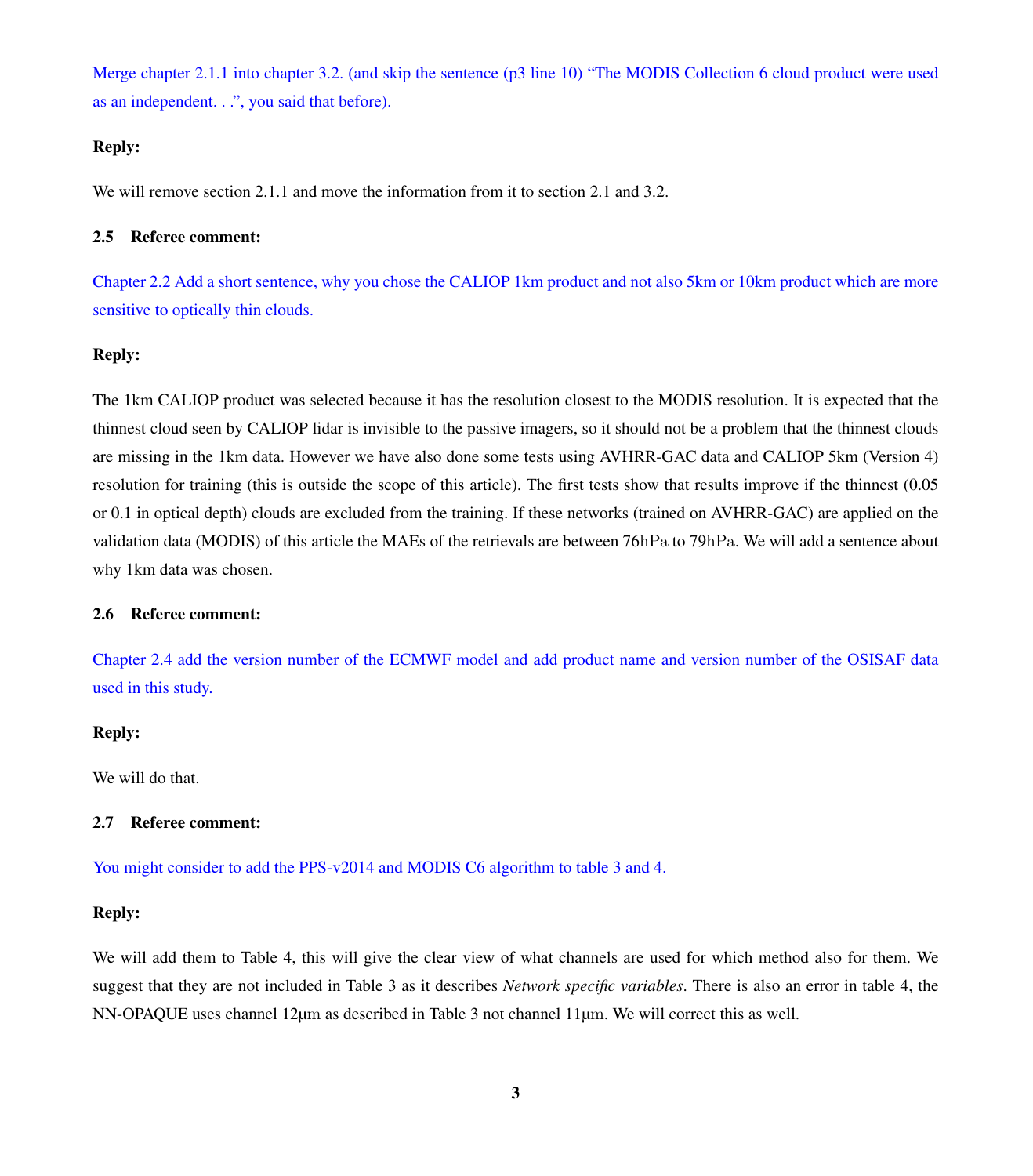#### 2.8 Referee comment:

Please make the order of algorithms in table 3, 4 and 5 consistent.

## Reply:

We did this in the first revision, and can not find any remaning inconsistencies.

#### 2.9 Referee comment:

p5 line 5: how often is a pressure lower than 70 hPa retrieved?

# Reply:

It varies with each network from 0 up to 0.05%. We will report this in the text.

#### 2.10 Referee comment:

p5 line 10: Why did you choose this number of levels? Is it sufficient to use 6 levels to represent the boundary layer inversions or other small scale features?

#### Reply:

Five of the levels (surface, 950, 850, 700, 500) where already used in the PPS-v2014, so this was our starting point. We tested to use the troposphere pressure, but then the networks became very sensitive to the type of NWP-data used. Instead we added the 250hPa level to have one more high level. We did tested increasing the number of levels near the ground by adding levels at 800, 900 and 1000hPa, but the improvement was not large enough to motivate the extra computational time. One common problem for cloud height retrieval algorithms is that inversions are not represented accurately enough in the NWP data. As mentioned previously, MODIS-C6 instead uses climatological lapse-rates over sea to avoid this problem, other algorithms use sharpening techniques at the inversion. So it is not clear that more levels which would better represent the inversions in the NWP data would improve the neural network results, but this could be further investigated.

#### 2.11 Referee comment:

p5 line 21: do you skip non cloudy pixels in the 5x5 pixel standard deviations?

# Reply:

No, all pixels are included.

#### 2.12 Referee comment: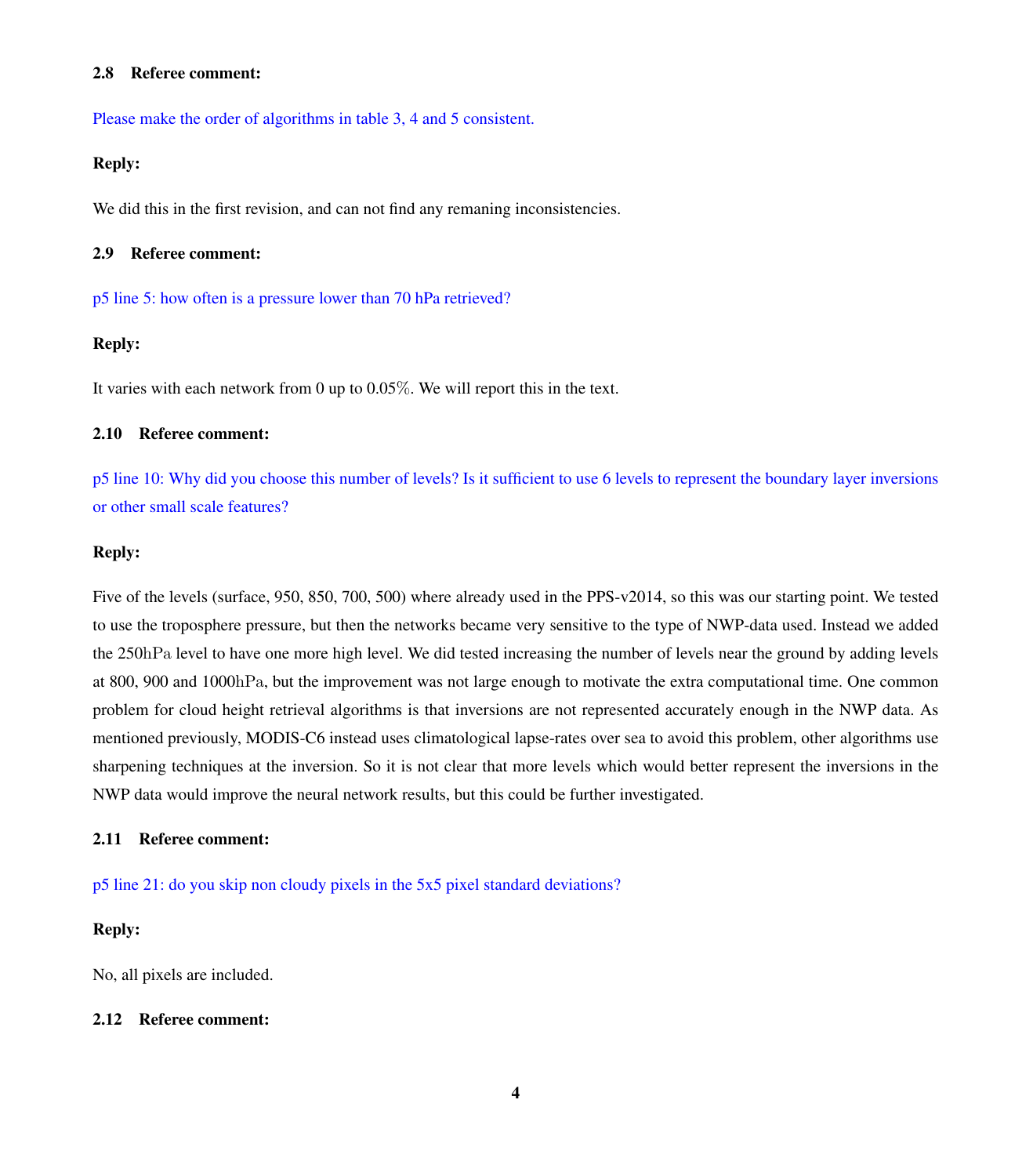p5 line 20: the  $B_3$ .7 has a solar component. Did you correct for this during day/night?

## Reply:

No correction was made, that channel is used just like the others.

#### 2.13 Referee comment:

p6 chapter 3.3.2: You chose to use specific days for training and others for validation. Given that you only use a limited number of days, wouldn't it be more to randomly select independent pixels from all available dates for training, validation, and testing to represent a larger variety of weather situations?

# Reply:

Unfortunately all pixels in the dataset we have are not independent. A typical cloud is much larger than one pixel; there could be hundreds of pixels with almost identical data in the datasets. If we would randomly select independent pixels from all days for each dataset we would in practice use the same data all the time. This would cause the neural network to overtrain as the *during training validation data* would be the same as the *training data*. And in the last validation step results would be overly positive as also the *validation data* would be in practice the same as the *training data*.

Random sampling from all data has been suggested to us previously. We will therefore add the discussion to the article why it is not possible.

#### 2.14 Referee comment:

p 6 line 19: Did you test other configurations that 30/15 neurons in the first/second layer? If yes, how was the performance?

## Reply:

We did one test with 20/15 this network (NN-AVHRR) was 1 hPa worse and one with 30/45/45 (NN-AVHRR) this was 2.5hPa better but also took 5 times as long time to retrieve pressure.

## 2.15 Referee comment:

Chapter 3.3.3: May batch size and momentum be changed during the training process?

# Reply:

No they can't.

## 2.16 Referee comment: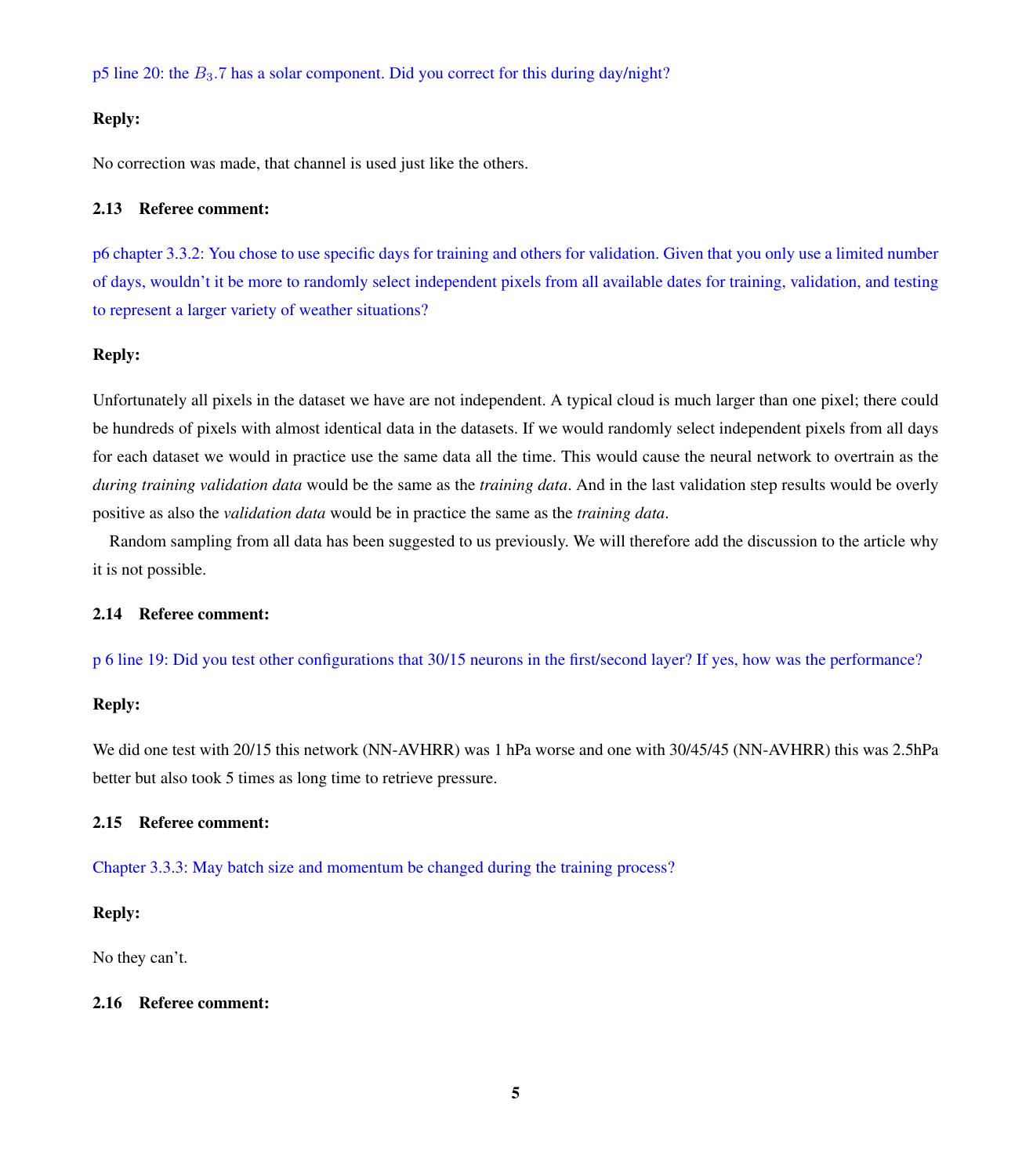p 7 line 27: consider to discuss the solar component of the 3.7 mue m channel. To my opinion this NN could perform better when corrected for that (e.g. adding the solar time as input variable).

#### Reply:

We considered adding the sun zenith angle as variable; however we can not decide how the neural network would use it. In the data we do not have all sun zenith angles present globally. It could be that the neural network would use the sun zenith angle to decide that during this time of day clouds of a particular height are most common. It does not have to be bad though and can be tested in future studies. The performance of NN-AVHRR1 could probably be improved it the solar component of 3.7 is treated explicitly. We will consider to add the discussion.

#### 2.17 Referee comment:

p8 line 5: Maybe express it positively: All NN can reproduce a clear bi-modal pdf very similar to CALIPSO, the pdf of PPS-v2014 deviates from this shape . . .

#### Reply:

We will change the formulation, thank you for the suggestion.

#### 2.18 Referee comment:

p8 line 7: It is written "for the best performing network". Did you train several networks for one channel configuration? If so, could you describe the number of trained networks in chapter 3.2.2, please?

## Reply:

With the *the best performing networks* we meant that the NN-NWP, NN-OPAQUE, NN-BASIC and NN-BASIC-CIWV was excluded. We will clarify this in the text.

## 2.19 Referee comment:

p 8, line 11: according to my table 6, the NN-MetImage is better than the NN-MetImage- NoCO2.

#### Reply:

Yes it does! However the NN-MetImage does not perform well for higher satellite zenith angles. Only networks that perform well for all satellite zenith angles are discussed in this sentence. We will consider to reformulate to make it clearer.

#### 2.20 Referee comment: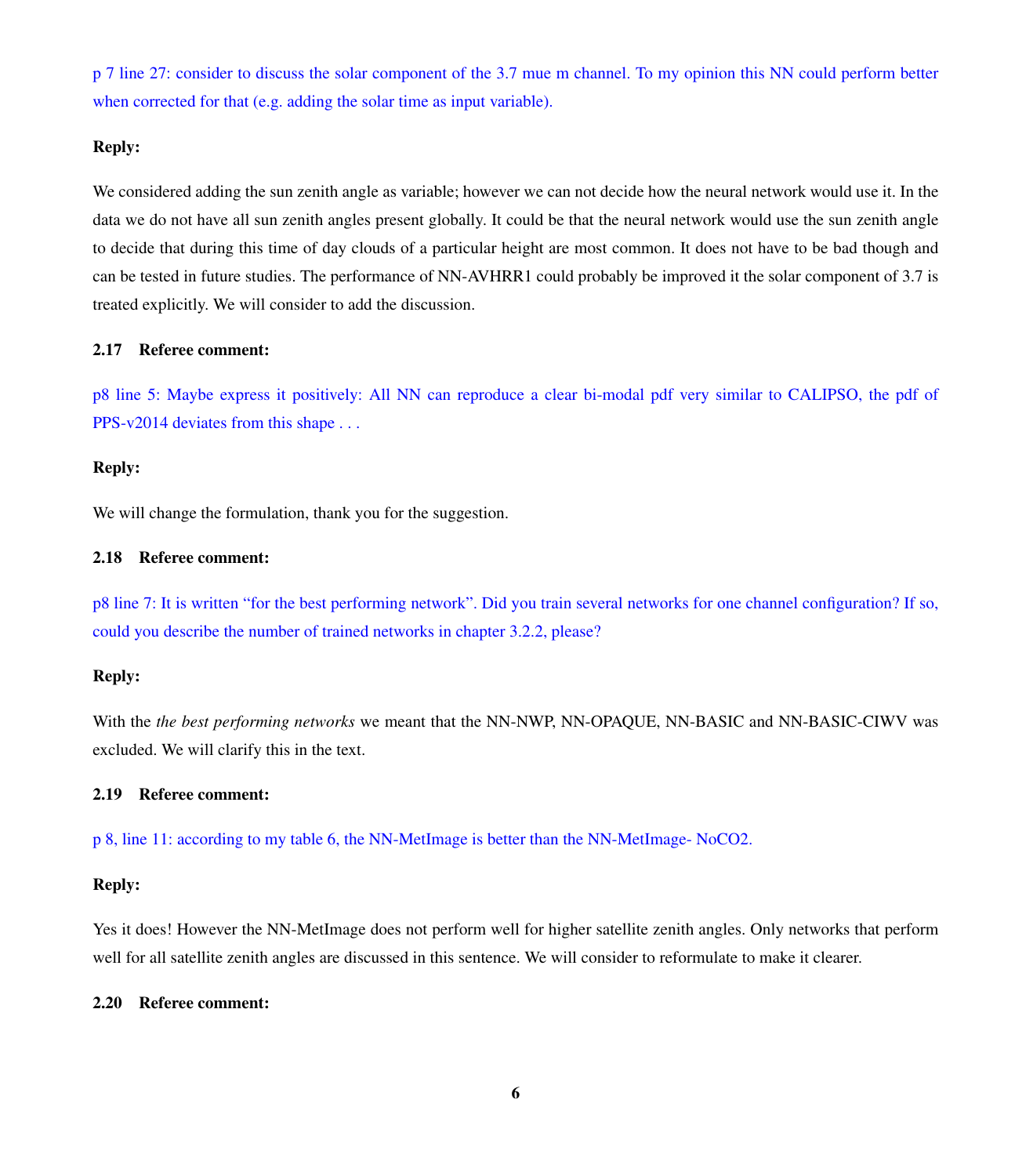p 8, line 15: do you have an idea, why the MAE against CPR is larger than the MAE against CALIOP for NN-MetImage and NN-MetImage-NoCO2?

#### Reply:

This we think it partly because the NN-MetImage and NN-MetImage-NoCO<sub>2</sub> have some skill in predicting very thin high clouds that are not detected by the CPR-Radar. We will add discussion about this.

#### 2.21 Referee comment:

p 9, line 9: could you please describe a bit more in detail the differences seen in Figure 7?

# Reply:

We will describe the differences in more detail. The blue squares for PPS-v2014 (c) are due to the temperature retrieval for 32x32 pixels in one go. We can see that a lot of high clouds are by NN-AVHRR placed higher (pixels that are blue in (c), are white in (a)). For NN-AVHRR in (a) we can see that the large area with low clouds in the lower left corner get a consistent cloud height (the same orange colour everywhere).

## 2.22 Referee comment:

Chapter 5 Discussion: Could you also comment on applying your NN technique on geostationary satellites? What would be the main differences/challenges?

# Reply:

This technique should not be limited to polar orbiting satellites. As the instrument SEVIRI has the two most important channels at 11µm and 12µm it should be possible to apply the technique to SEVIRI data. More data (in terms of number of days) compared to MODIS may be needed to produce enough matches. As the SEVIRI resolution is coarser results might be degraded compared to MODIS. Matches of SEVIRI with CALIOP will occur at many different satellite zenith angles. This might make it possible to use the CO<sub>2</sub> channel on SEVIRI to improve results without losing performance skill at high satellite zenith angles. We will comment on using the NN-CTTH technique for geostationary satellites in the paper.

#### A compact listing of purely technical corrections ("technical corrections": typing errors, etc.)

Replies to a few of the technical corrections. For the ones not mentioned here we will follow the suggestions from Referee 2.

#### 2.23 Referee comment:

– p5 line 29 and thereafter: don't write CO2 with cursive letters